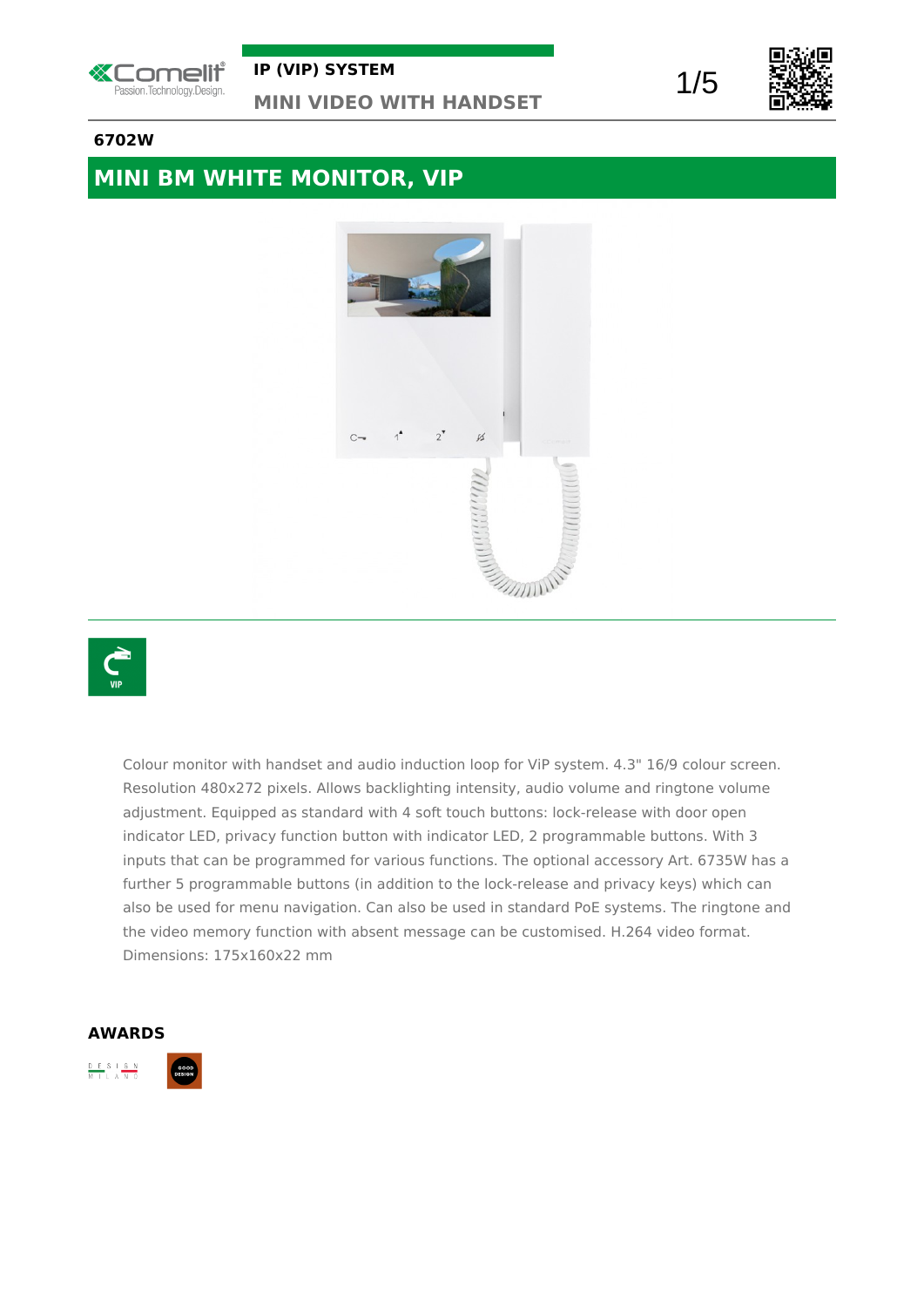





#### **6702W**

| <b>MINI BM WHITE MONITOR, VIP</b> |                                 |
|-----------------------------------|---------------------------------|
| <b>GENERAL DATA</b>               |                                 |
| Product height (mm)               | 160                             |
| Product width (mm)                | 175                             |
| Product depth (mm)                | 22                              |
| Product weight (g)                | 650                             |
| Product color                     | White RAL9003                   |
| Material                          | <b>ABS</b>                      |
| Wall-mounted                      | <b>Yes</b>                      |
| Desk base-mounted                 | Yes, with a dedicated accessory |
|                                   |                                 |

#### **COMPATIBLE SYSTEMS**

| ViP | Yes |
|-----|-----|
|     |     |

| <b>DISPLAY FEATURES</b> |                          |
|-------------------------|--------------------------|
| Size (inches) (")       | 4.3                      |
| Aspect Ratio            | 16:9                     |
| Resolution (pixels)     | 480x272                  |
| OSD menu                | Optional with art. 6735W |

| <b>AUDIO FEATURES</b>   |                                    |
|-------------------------|------------------------------------|
| Induction loop function | Yes                                |
| Microphone              | 6mm (Ø), Omnidirectional           |
| Loudspeaker             | 40 (ø) x 5.1 (H)mm, 100 ohm, 0.25W |

| <b>ELECTRICAL CHARACTERISTICS</b> |                                            |
|-----------------------------------|--------------------------------------------|
| Type of power supply              | <b>PoE</b>                                 |
| PoE power supply                  | Standard IEEE 802.3af, Comelit PoE (56VDC) |
| Absorption in stand-by (W)        | 2.4                                        |
| Maximum absorption (W)            | 4.8                                        |
|                                   |                                            |

#### **HARDWARE FEATURES**

The technical specifications are subject to change without prior notice.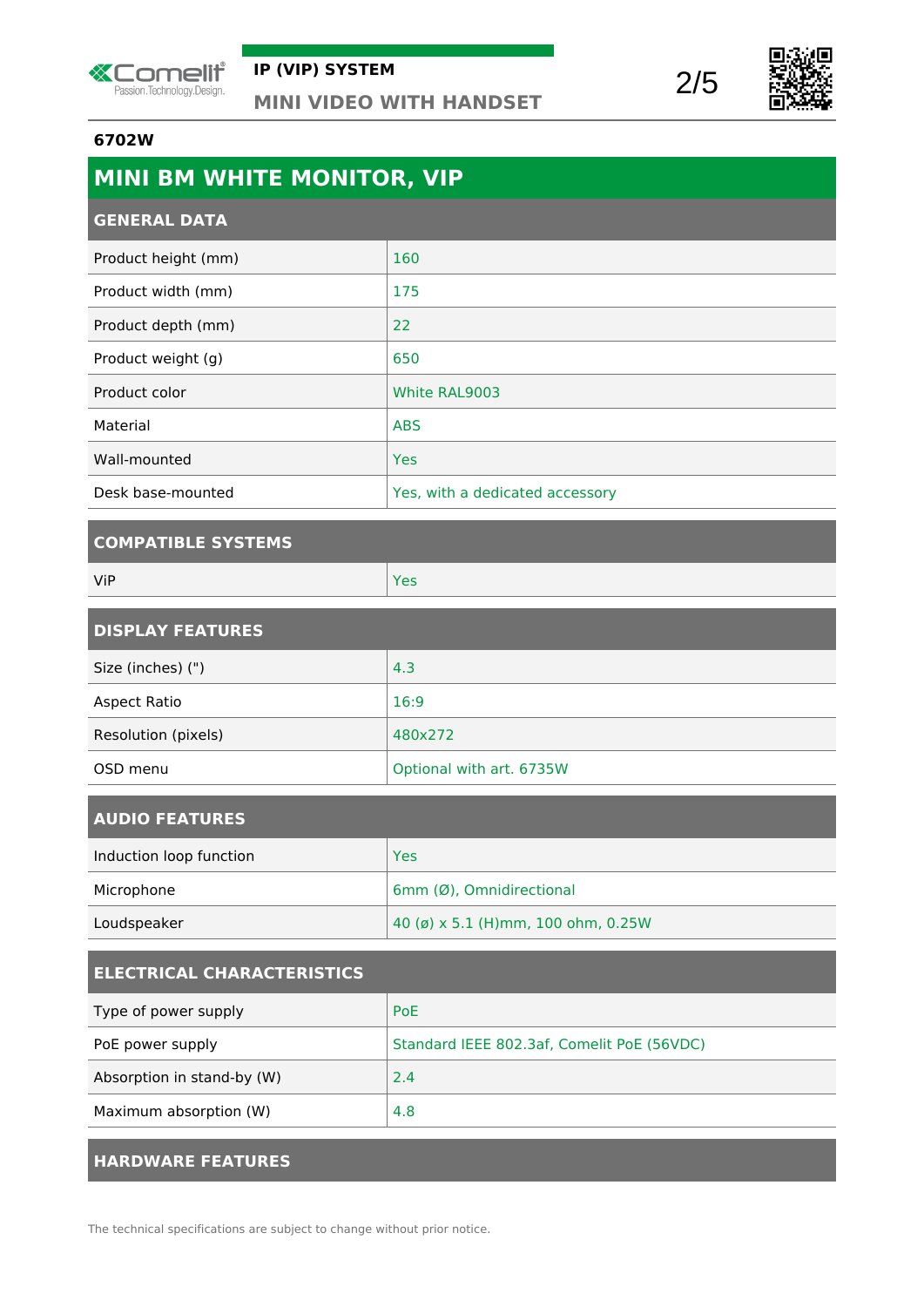





#### **6702W**

| <b>MINI BM WHITE MONITOR, VIP</b>                       |                                                 |
|---------------------------------------------------------|-------------------------------------------------|
| Type of buttons                                         | Capacitive                                      |
| Service buttons                                         | Lock-release, Silent (Privacy), Menu, Door open |
| No. of programmable buttons for<br>additional functions | 2 (5 with accessory art. 6735W)                 |
| Clamps                                                  | IN1 IN2 IN3 GND                                 |
| Removable terminals                                     | <b>Yes</b>                                      |
| Number of inputs (n°)                                   | 3                                               |
| Communication ports                                     | RJ45 (Ethernet)                                 |
| <b>SETTINGS</b>                                         |                                                 |
| Loudspeaker volume                                      | <b>Yes</b>                                      |

| Ringtone volume  | Yes |
|------------------|-----|
| Screen backlight | Yes |

| NETWORK AND COMMUNICATION PROTOCOLS |                                                                    |
|-------------------------------------|--------------------------------------------------------------------|
| Type of LAN network                 | Ethernet 10/100 Mbit/s, IEEE 802.3, IEEE 802.3u (Fast<br>Ethernet) |
| IP address assignment               | Auto IP, DHCP, Static                                              |

### **ENVIRONMENTAL AND COMPLIANCE FEATURES**

| IP protection degree                | <b>IP30</b>                                                                                            |
|-------------------------------------|--------------------------------------------------------------------------------------------------------|
| Operating temperature (°C)          | $5 \div 40$                                                                                            |
| Operating humidity (RH max - %) (%) | $25 \div 75$                                                                                           |
| Environmental class                 |                                                                                                        |
| Compliance and Certifications       | RoHS II - 2011/65/UE (EN 50581:2012), EMC 2014/30/UE (EN<br>61000-6-1:2007, EN 61000-6-3:2007+A1:2011) |

# **MAIN FUNCTIONS**

| Door opener            | <b>Yes</b> |
|------------------------|------------|
| <b>Self Activation</b> | Yes        |
| Intercom calls         | <b>Yes</b> |
| Actuator control       | Yes        |

The technical specifications are subject to change without prior notice.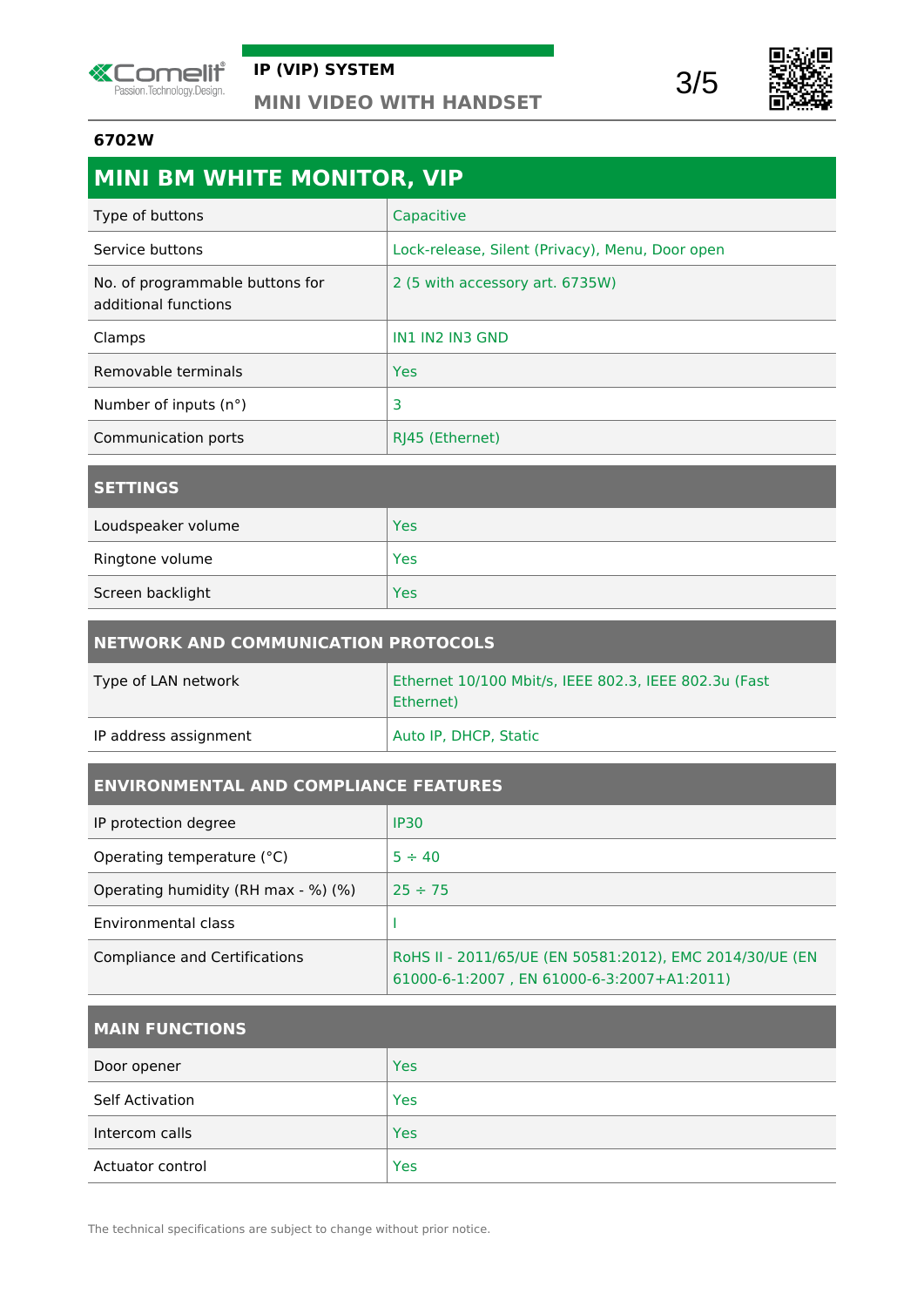





#### **6702W**

| MINI BM WHITE MONITOR, VIP    |            |
|-------------------------------|------------|
| <b>MAIN FUNCTIONS</b>         |            |
| CPS call                      | Yes        |
| Outside door call input       | <b>Yes</b> |
| Silent mode (Privacy)         | Yes        |
| Video memory                  | Yes        |
| Door opening on call (Doctor) | <b>Yes</b> |
| Door open signaling           | Si         |
| Call forwarding               | <b>Yes</b> |
| Multiple address              | Yes        |
| Customisable ringtone         | Yes        |
| Sending alarm calls           | Yes        |
| Date/time display             | Yes        |
| Sending e-mail on event       | Yes        |
| Message for absent            | <b>Yes</b> |
| Receiving ViP messages        | Yes        |
| ViP anti-theft function       | <b>Yes</b> |